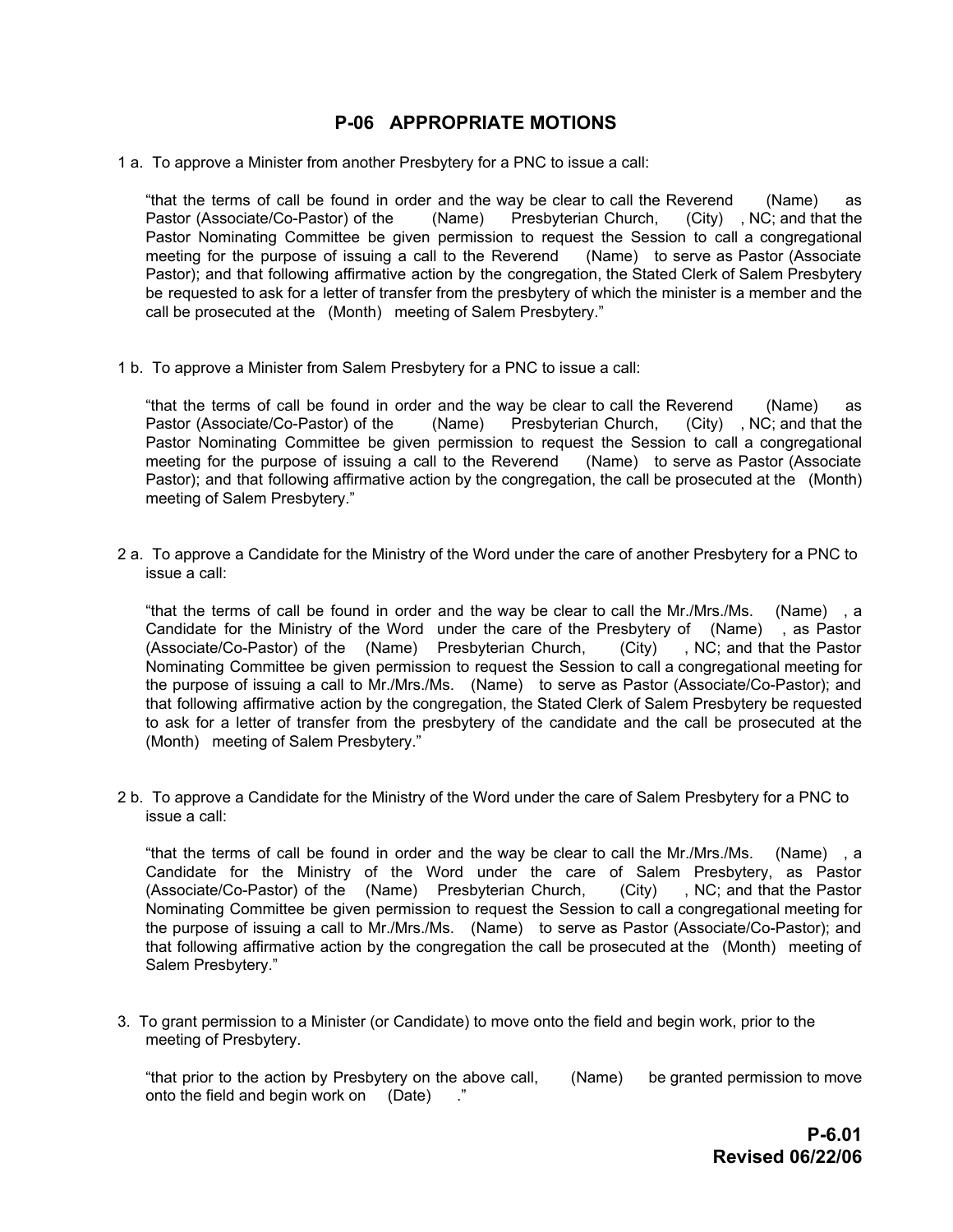4. To dissolve the relationship between a Pastor/Associate Pastor/Co Pastor and a congregation and authorize the transfer of the Minister to another Presbytery.

"that the pastoral/associate pastoral/co-pastoral relationship between (Name) and (Church Name), (City), NC, be dissolved effective (Date); so that s/he might accept the call of (Identify Church Name/Work) in (Presbytery) . And further, the Stated Clerk be asked to transfer (Minister's Name) to (Name) Presbytery."

5. To dissolve the relationship between a Pastor/Associate Pastor/Co Pastor and a congregation and validate a ministry within this Presbytery.

"that the pastoral/associate pastoral/co-pastoral relationship between (Name) and (Church Name) Church, (City) , NC, be dissolved effective (Date) ; so that s/he might engage in (identify work) . And, since it is her/his intention is to maintain her/his membership in Salem Presbytery, the above mentioned work be declared a validated ministry; and further s/he be granted permission to labor in this validated ministry for the period until (the next renewal period)."

6. To dissolve the relationship between a Pastor/Associate Pastor/Co Pastor and a congregation and maintain membership within Salem Presbytery engaged in a validated ministry outside the bounds of Salem Presbytery (may only be granted if the Presbytery in which the validated ministry occurs **has first granted permission** for the minister to labor within that Presbytery). **This permission is granted annually and on January 1 to December 31.**

"that the pastoral/associate pastoral/co pastoral relationship between (Name) and (Church Name) Church, (City), NC, be dissolved effective (Date) ; so that s/he might engage in (identify work) . And, since it is her/his intention is to maintain her/his membership in Salem Presbytery, s/he be granted permission to labor outside the bounds of Salem Presbytery in a validated ministry for a period of one year, effective (Date) ."

7. To approve a Minister from another presbytery laboring within the bounds of Salem Presbytery. **This permission is granted annually and on January 1 to December 31.**

"that the Reverend (Name) , a member of the Presbytery of (Name) , who is currently (identify work) , be granted permission to labor within the bounds of Salem Presbytery for a period of (length of time **[max 1 yr.]**) beginning (effective date)."

8. To approve a Minister member of Salem Presbytery laboring outside the bounds of Salem Presbytery (only granted **after** minister receives permission to labor within the other Presbytery):

"that the Reverend (Name) , who is currently (identify work) , in the bounds of the Presbytery of (name) , be granted permission to labor outside the bounds of Salem Presbytery for a period of (length of time **[max 1 yr.]**) beginning (effective date)."

9. To approve an Interim Pastoral relationship:

"that the Committee on Ministry concurs with the action of the Session of (Name of Congregation) of (City) , NC in securing the Reverend (Name) to serve as Interim Pastor (Associate/Co Pastor) for a period of (length of time **[max 1 yr.]**) beginning (effective date). And further that s/he be appointed Moderator of Session."

10. To ordain a candidate in his/her Presbytery of care (other than Salem):